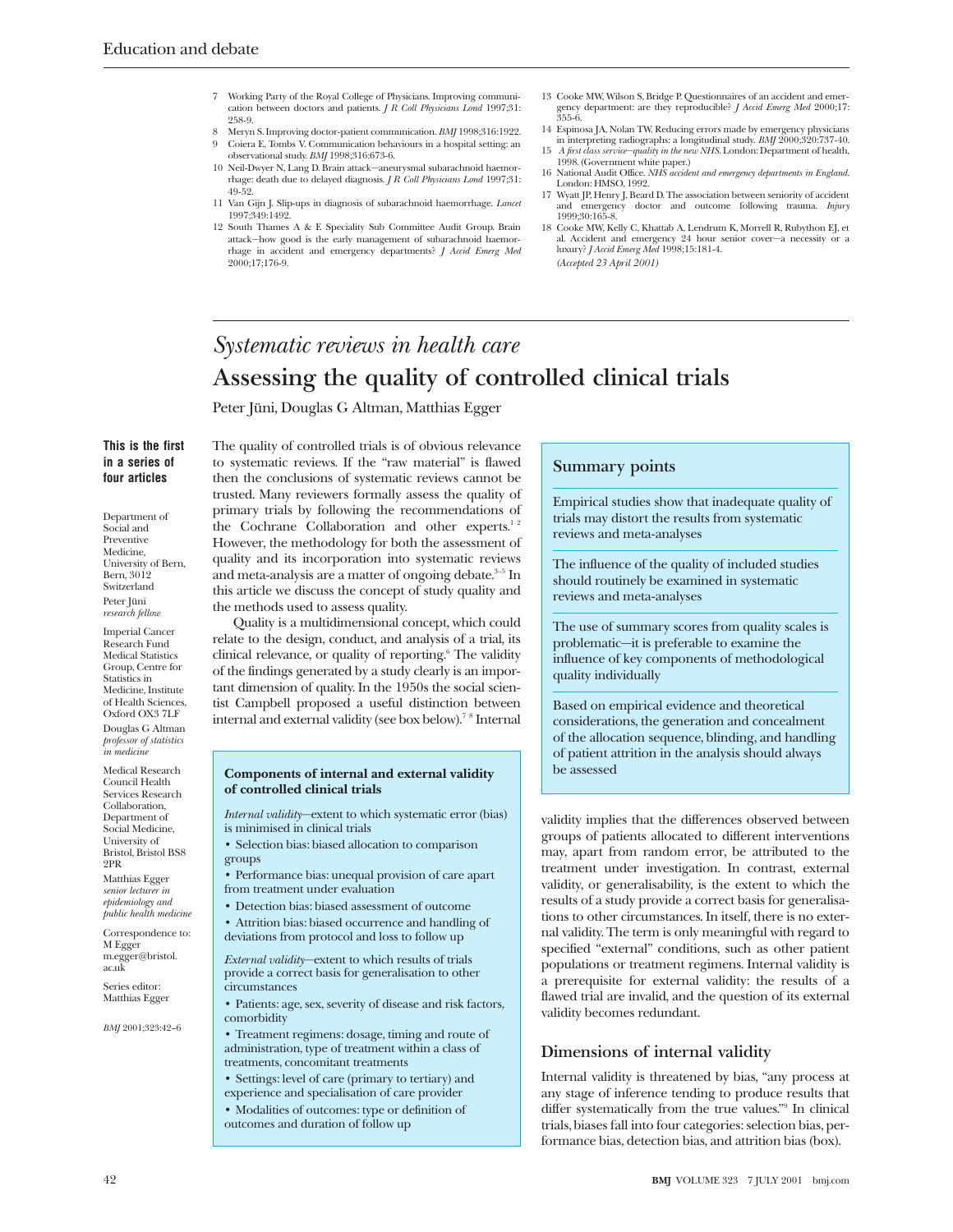#### **The two interrelated steps of randomisation**

#### **Generation of allocation sequences**

• Adequate if sequences are suitable to prevent selection bias: random numbers generated by computer, table of random numbers, drawing of lots or envelopes, tossing a coin, shuffling cards, throwing dice, etc

• Inadequate if sequences could be related to prognosis and thus introduce selection bias: case record number; date of birth; day, month, or year of admission; etc

#### **Concealment of allocation sequences**

• Adequate if patients and investigators enrolling patients cannot foresee assignment: a priori numbered or coded drug containers of identical appearance prepared by an independent pharmacy; central randomisation (performed at a site remote from the trial's location); sequentially numbered, sealed, opaque envelopes; etc

• Inadequate if patients and investigators enrolling patients can foresee assignments and thus introduce selection bias: procedures based on inadequate generation of allocation sequences, open allocation schedule, alternation and other unsealed or non-opaque envelopes, etc

#### **Selection bias**

The aim of randomisation is the creation of groups that are comparable for any known or unknown potential confounding factors. $10$  Success depends on two interrelated procedures (see box above). $11$  Firstly, an allocation sequence that is suitable to prevent selection bias must be generated— for example, by using a computer algorithm, tossing a coin, or throwing a dice. Secondly, this sequence must be concealed from investigators enrolling patients. Knowledge of assignments—for example, from a table of random numbers posted on a bulletin board—can cause selective enrolment of patients on the basis of prognostic factors.<sup>12</sup> Patients who would have been assigned to a treatment deemed to be "inappropriate" may be rejected, and some patients may be deliberately directed to the "appropriate" treatment.<sup>13</sup> Deciphering of allocation schedules may occur even if concealment was attempted. For example, envelopes may be opened or held against a bright light to reveal the contents.<sup>14</sup>

### **Performance bias and detection bias**

Performance bias occurs if additional treatment interventions are provided preferentially to one group. Blinding of patients and care providers prevents this type of bias and also safeguards against differences in placebo responses between the groups. Detection bias arises if the knowledge of patient assignment influences the assessment of outcome.15 This is avoided by the blinding of those assessing outcomes—for example, patients, care providers, radiologists, or end point review committees (box).

#### **Attrition bias**

Deviations from protocol and loss to follow up often lead to the exclusion of patients after they have been allocated to treatment groups, which may introduce attrition bias. Possible deviations from protocol include the violation of eligibility criteria and non-adherence to treatments. Loss to follow up refers to patients

Patients excluded after allocation are unlikely to be representative of patients remaining in the study. For example, patients may not be available for follow up because they have an acute exacerbation of their illness or severe side effects.16 Patients not adhering to treatments generally differ in respects that are related to prognosis.17 All randomised patients should therefore be included in the analysis and kept in their original groups, regardless of their adherence to the study protocol. In other words the analysis should be performed according to the intention to treat principle, thus avoiding selection bias.<sup>16 18</sup> This implies that the primary outcome was recorded for all randomised patients at the prespecified times throughout the follow up period.19 If the end point of interest is mortality from all causes this can be established most of the time. It may, however, be impossible retrospectively to ascertain other binary or continuous outcomes, and some patients may therefore have to be excluded from the analysis. In this case the proportion of patients not included in the analysis must be reported and the possibility of attrition bias discussed.

### **Empirical evidence of bias**

Numerous case studies show that the biases described above do occur in practice, distorting the results of clinical trials.<sup>6</sup> The authors are aware of four methodological studies that have gauged their relative importance in a large number of clinical trials while avoiding confounding by disease or intervention.20–23 The figure shows a meta-analysis of the results from these studies. Inadequate or unclear concealment of treatment allocation was associated with an exaggeration of treatment effects in all four studies. Odds ratios from trials with inadequate or unclear concealment were on average 30% lower (more beneficial) than those from trials with adequate methodology (combined ratio of odds ratios 0.70, 95% confidence interval 0.62 to 0.80). The inappropriate generation of allocation sequences was assessed in three studies only and was not consistently associated with treatment effects, although an effect was evident in the study from Denmark (figure).<sup>20 21 23</sup> Interestingly, when only trials with adequate concealment of allocation were analysed in Schulz et al's study, those with an inadequate generation of allocation sequences did yield inflated treatment effects.20 This indicates that if assignments are predictable some deciphering can occur, even with adequate concealment. On the other hand, the generation of unbiased sequences is probably irrelevant if the sequences are not concealed from those involved in the enrolment of patients.<sup>13</sup>

Results for double blinding were more heterogeneous: the two larger studies<sup>20</sup> <sup>22</sup> found that estimates were on average moderately biased in open trials, whereas one of the two smaller studies showed no effect,<sup>21</sup> and the other showed substantial bias associated with lack of double blinding (figure). $23$  To some extent the importance of blinding depends on the outcomes assessed. In some situations—for example, when exam-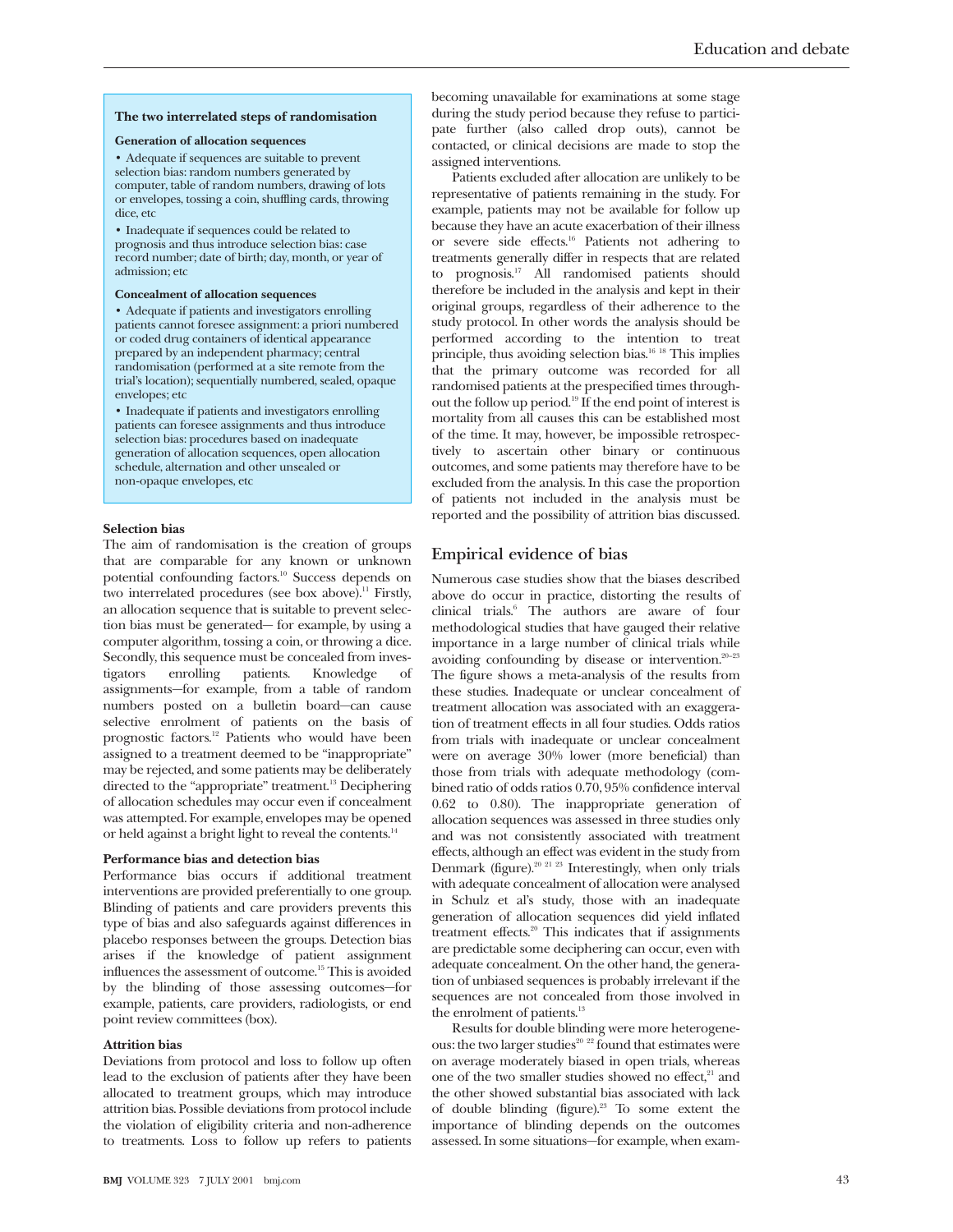

Meta-analysis of four empirical studies relating key aspects of methodological quality of controlled trials to their effect estimates. Meta-analysis was by random effects model. Size of squares is proportional to inverse of variance of estimate

ining the effect of an intervention on overall mortality blinding of outcome assessment is irrelevant. Differences in the type of outcomes examined could thus explain the discrepancy between the studies.

Furthermore, investigators' understanding of who exactly should be blinded in double blind trials varies.<sup>24</sup> and this may also introduce heterogeneity. Two studies addressed attrition bias but used different definitions. Schulz et al compared trials that reported exclusions with trials that either explicitly reported no exclusions or gave the impression that no exclusions had taken place.20 In contrast, Kjaergard et al compared trials that reported adequately on attrition (independent of whether exclusions occurred) to trials with inadequate reporting.23 Schulz et al found little difference in effect estimates (ratio of odds ratios 1.07, 95% confidence interval 0.94 to 1.21) whereas Kjaergard et al found a trend towards larger effect estimates in trials with adequate reporting (ratio of odds ratios 1.50, 0.80 to  $2.78$ .<sup>20 23</sup> The methods used to assess attrition were unsatisfactory in both of these studies. Future research in this area should distinguish between quality of reporting and methodological quality and consider that some exclusions and losses to follow up may be unavoidable whereas others are clearly inappropriate.

# **Dimensions of external validity**

External validity relates to the applicability of the results of a study to other "populations, settings,

treatment variables, and measurement variables".<sup>8</sup> External validity is a matter of judgment, which depends on the characteristics of the patients included in the trial, the setting, the treatment regimens, and the outcomes assessed (box).8 In recent years large meta-analyses based on data from individual patients have shown that important differences in treatment effects may exist between patient groups and settings. For example, antihypertensive treatment reduces total mortality in middle aged patients with hypertension, but this may not be the case in elderly people.<sup>25</sup> The benefits of fibrinolytic treatment in suspected acute myocardial infarction has been shown to decrease linearly with the delay between the start of symptoms and the initiation of treatment.<sup>26</sup> In trials of cholesterol lowering drugs the benefits of a reduction in non-fatal myocardial infarction and mortality due to coronary heart disease depends on the reduction in total cholesterol concentration and the duration of follow up.<sup>27</sup> At the very least, therefore, assessment of a trial's applicability requires adequate information about the characteristics of the participants.

# **Quality of reporting**

The assessment of the methodological quality of a trial is intertwined with the quality of reporting—that is, the extent to which a report provides information about the design, conduct, and analysis of the trial.<sup>4</sup> Reports often omit important methodological details. For example, only 1 of 122 randomised trials of selective serotonin reuptake inhibitors specified the method of randomisation.<sup>28</sup> A widely used approach to this problem is to assume that the quality was inadequate unless the information to the contrary is provided (the "guilty until proved innocent" approach). This is often justified because faulty reporting generally reflects faulty methods.20 29 A well conducted but badly reported trial will, however, be misclassified. An alternative approach is to explicitly assess the quality of the reporting rather than the adequacy of the methods. This is also problematic because a biased but well reported trial will receive full credit.<sup>30</sup> The adoption of guidelines on the reporting of clinical trials has recently improved this situation for several journals,<sup>31 32</sup> but deficiencies in reporting will continue to be confused with deficiencies in design, conduct, and analysis.

# **Assessing trial quality**

How the quality of trials should be assessed is being debated. Quality scales combine information on several features in a single numerical value, whereas the component approach examines key dimensions individually, without calculation of a score. Moher et al reviewed the use of quality scores in systematic reviews published in medical journals and the Cochrane database of systematic reviews.<sup>33</sup> Trial quality was assessed in 78 (38%) of the 204 reviews from journals, of which 20 (26%) used components and 52 (67%) used scales. By contrast, all 36 reviews from the database assessed quality, of which 33 (92%) used components and none used scales.

Scales vary considerably in dimensions covered and complexity.4 Many scales include items for which there is little evidence that they are related to the inter-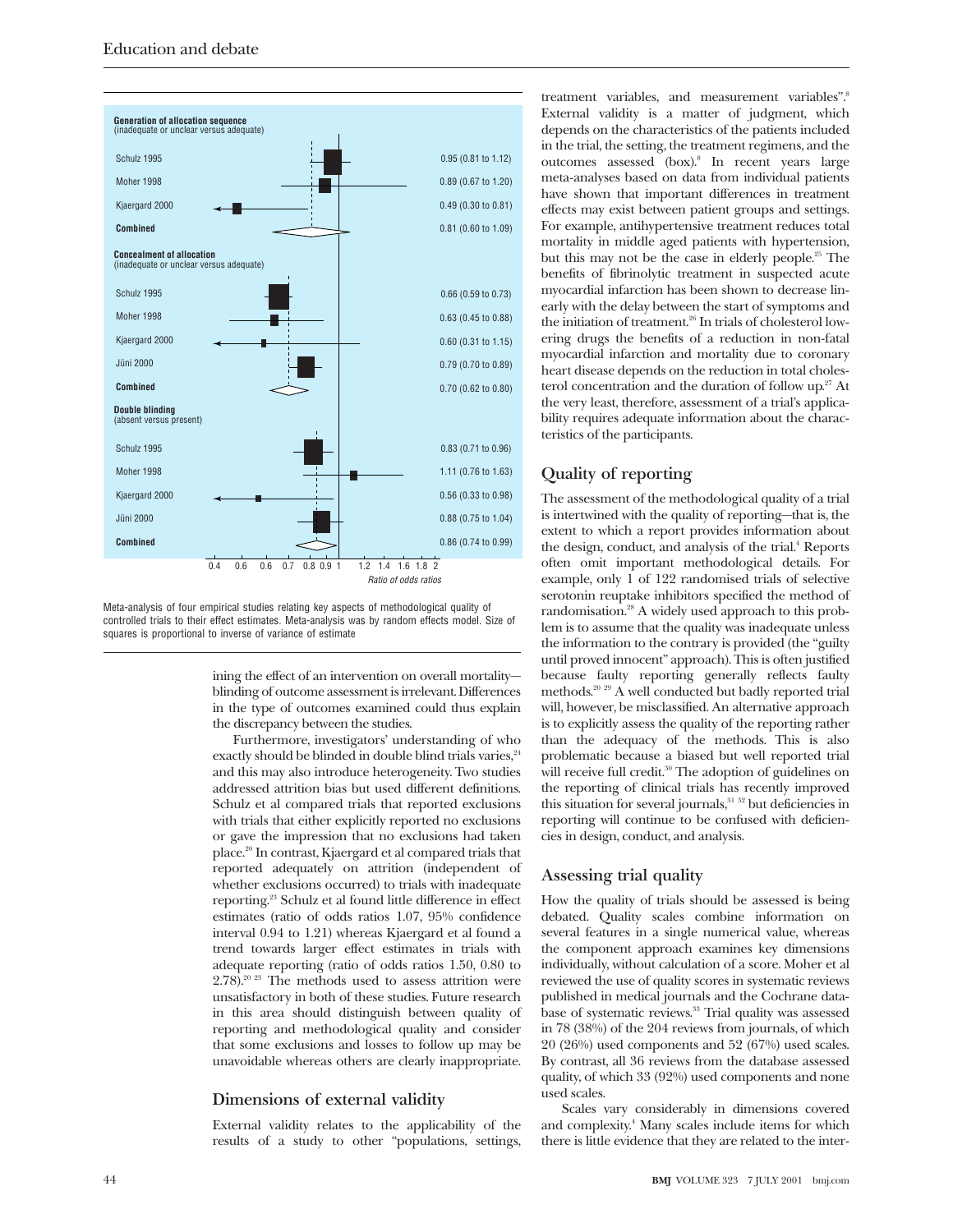MARK OLDROYD

nal validity of a trial. For example, a widely used instrument includes items related to the presentation of data and the organisation of the trial.<sup>34</sup> Unsurprisingly, different scales can lead to discordant results. This was shown in a study in which 25 different scales were used to assess 17 trials comparing low molecular weight heparin with standard heparin for thromboprophylaxis.<sup>5</sup> With some scales, the relative risks of the "high quality" trials were close to unity and not statistically significant, indicating that low molecular weight heparin was not superior to standard heparin, whereas the "low quality" trials assessed by these scales showed better protection with the low molecular weight heparin. With other scales the opposite was the case: high quality trials indicated that low molecular weight heparin was superior to standard heparin, whereas low quality trials found no significant difference.<sup>5</sup>

When the association of effect estimates with quality scores is examined, interpretation of results is difficult. In the absence of an association there are three possible explanations<sup>35</sup>: there is no association with any of the components; there are associations with one or several components, but these components have so little weight that the effects are lost in the summary score; or there are associations with two or more components, but these cancel out so that no association is found with the overall score. On the other hand, if treatment effects do vary with quality scores then investigators will have to identify the component or components that are responsible for this association to interpret this finding.

The analysis of individual components of trial quality overcomes many of the shortcomings of composite scores. The component approach takes into account that the importance of individual quality domains, and the direction of potential biases associated with these domains, varies between the contexts in which trials are performed.

### **Incorporating study quality into meta-analysis**

It makes intuitive sense to take into account information on the quality of studies when doing systematic reviews. One approach is to exclude trials that fail to meet some standard of quality. This may often be justified but could exclude studies that might contribute valid information. It may therefore be prudent to exclude only trials with gross deficiencies in design—for example, those that clearly failed to study comparable groups. The possible influence of study quality on effect estimates should, however, always be examined in a given set of included studies. Several approaches have been proposed for this purpose.

#### **Quality as a weight in statistical pooling**

The most radical approach is to directly incorporate information on study quality as weighting factors in the analysis. Study weights can be multiplied by quality scores, thus increasing the weight of trials deemed to be of high quality and decreasing the weight of those of low quality.<sup>3 21</sup> A trial with a quality score of 40 out of 100 will thus get the same weight in the analysis as a trial with half the amount of information but a quality score of 80.



Weighting by quality scores is problematic for several reasons. As mentioned, the choice of the scale influences the weight of individual studies in the analysis, and the combined effect estimate and its confidence interval therefore depend on the scale. However, there is no reason why study quality should modify the precision of estimates. Poor studies are still included. Thus any bias associated with poor methodology is only reduced, not removed. Including both good and poor studies may also increase heterogeneity of estimated effects across trials and may reduce the credibility of a systematic review. The incorporation of quality scores as weights lacks statistical or empirical justification.<sup>3</sup>

#### **Sensitivity analysis**

The robustness of the findings of a meta-analysis to different assumptions should always be examined in a thorough sensitivity analysis. An assessment of the influence of methodological quality should be part of this process. Simple stratified analyses and metaregression models are useful for exploring associations between treatment effects and study characteristics. Quality summary scores or categorical data on individual components can be used for this purpose. For the reasons discussed the authors recommend that sensitivity analysis should be based on the components of study quality that are considered important in the context of a given meta-analysis. Other approaches, such as plotting effect estimates against quality scores or performing cumulative meta-analysis in order of quality, are also affected by the problems surrounding composite scales.<sup>3 36</sup>

#### **Conclusions**

There is ample evidence that many trials are methodologically weak and increasing evidence that deficiencies translate into biased findings of systematic reviews. The assessment of the methodological quality of controlled trials and the conduct of sensitivity analyses should therefore be considered routine procedures in systematic reviews and meta-analysis. Although composite quality scales may provide a useful overall assessment when comparing populations of trials, such scales should generally not be used to identify trials of apparent low quality or high quality in a given systematic review. Rather, the relevant methodological aspects should be identified a priori and assessed individually. This should include the generation and concealment of treatment allocation,